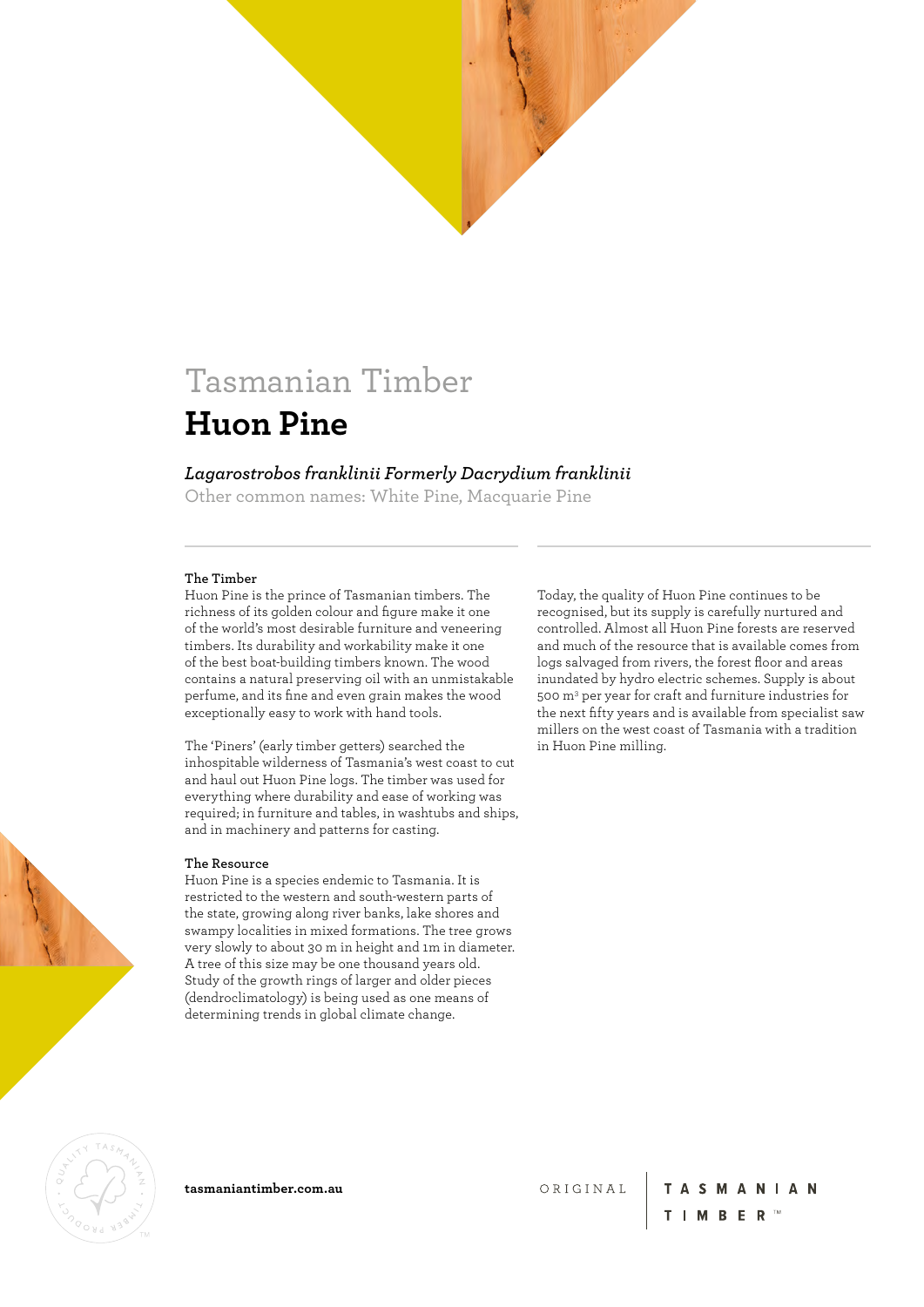| <b>Tasmanian Huon Pine properties:</b> |                                                                                                                                                                                |  |  |  |
|----------------------------------------|--------------------------------------------------------------------------------------------------------------------------------------------------------------------------------|--|--|--|
| Colour                                 | Light straw, ageing to dull yellow.                                                                                                                                            |  |  |  |
| Grain                                  | Straight fine and even, sometimes with<br>birds-eye figuring. Growth rings are<br>conspicuous and usually wavy.                                                                |  |  |  |
| Texture                                | Close, uniform and smooth.                                                                                                                                                     |  |  |  |
| Durability                             | In-ground contact: Class 3.<br>Outside above ground: Class 3.<br>Termite resistance of heartwood:<br>Resistant.<br>Refer to AS 5604-2005<br>Timber-Natural durability ratings. |  |  |  |
| Lyctid<br>susceptibility               | Not susceptible.                                                                                                                                                               |  |  |  |
| Sizes                                  | Undressed seasoned timber 25 to<br>350 mm wide by 25 to 50 mm thick.<br>Lengths up to 5400 mm long are<br>available.                                                           |  |  |  |
| Density                                | Approximately 550 kg/m <sup>3</sup> at 12%<br>moisture content. Unseasoned density<br>approximately 950 kg/m <sup>3</sup> .                                                    |  |  |  |
| Shrinkage<br>(green to 12% MC)         | Approximately 2.5% radial, 3.5%<br>tangential.                                                                                                                                 |  |  |  |
| Movement                               | Between 25% and 5% MC, radial<br>movement is approximately 0.14% per 1%<br>MC change; tangential movement about<br>0.27% per 1% MC change.                                     |  |  |  |
| Strength groups                        | Seasoned SD6, unseasoned S6.                                                                                                                                                   |  |  |  |
| Joint group                            | Seasoned JD4, unseasoned J4.                                                                                                                                                   |  |  |  |
| Structural grades                      | F7 to F14 seasoned, F4 to F8 unseasoned.                                                                                                                                       |  |  |  |

| Workability             |                                                                                                                                                                                                              |  |
|-------------------------|--------------------------------------------------------------------------------------------------------------------------------------------------------------------------------------------------------------|--|
| General                 | Huon Pine is very easily worked, may<br>be highly polished and is a very good<br>bending timber.                                                                                                             |  |
| Blunting                | Slight.                                                                                                                                                                                                      |  |
| Sawing                  | Cuts cleanly and accurately with low<br>feeding force.                                                                                                                                                       |  |
| Planing                 | Low feeding forces required. Surfaces<br>very smooth and lustrous.                                                                                                                                           |  |
| Moulding                | Produces excellent mouldings.                                                                                                                                                                                |  |
| Boring                  | Easy to drill. Holes are clean and to size.                                                                                                                                                                  |  |
| Rebating +<br>mortising | Generally produces good results.                                                                                                                                                                             |  |
| Turning                 | An exceptional turning timber.                                                                                                                                                                               |  |
| Nailing                 | Nails hold fairly well, except on end<br>grain where timber can tend to split.                                                                                                                               |  |
| Gluing                  | Difficulties can arise due to the presence<br>of natural oils. Preparation may require<br>washing with an organic solvent.<br>Formaldehyde glues usually give the best<br>results; others may have problems. |  |
| Bending                 | A very good to fair bending timber.<br>25 mm material bends fairly well to a<br>radius of 50 mm.                                                                                                             |  |
| Finishing               | Good results can be obtained. Use of<br>some finishes may require washing with<br>an organic solvent to remove some of the<br>natural oils.                                                                  |  |

#### **For further information contact:**

Locked Bag 1324, Launceston,Tasmania, 7250 Phone: 1300 041 766 — (international callers: +613 6324 4081) Email: contact@tasmaniantimber.com.au



Tasmanian timber is sustainably grown, harvested and processed to meet the highest standards in quality and environmental practice.

**tasmaniantimber.com.au**

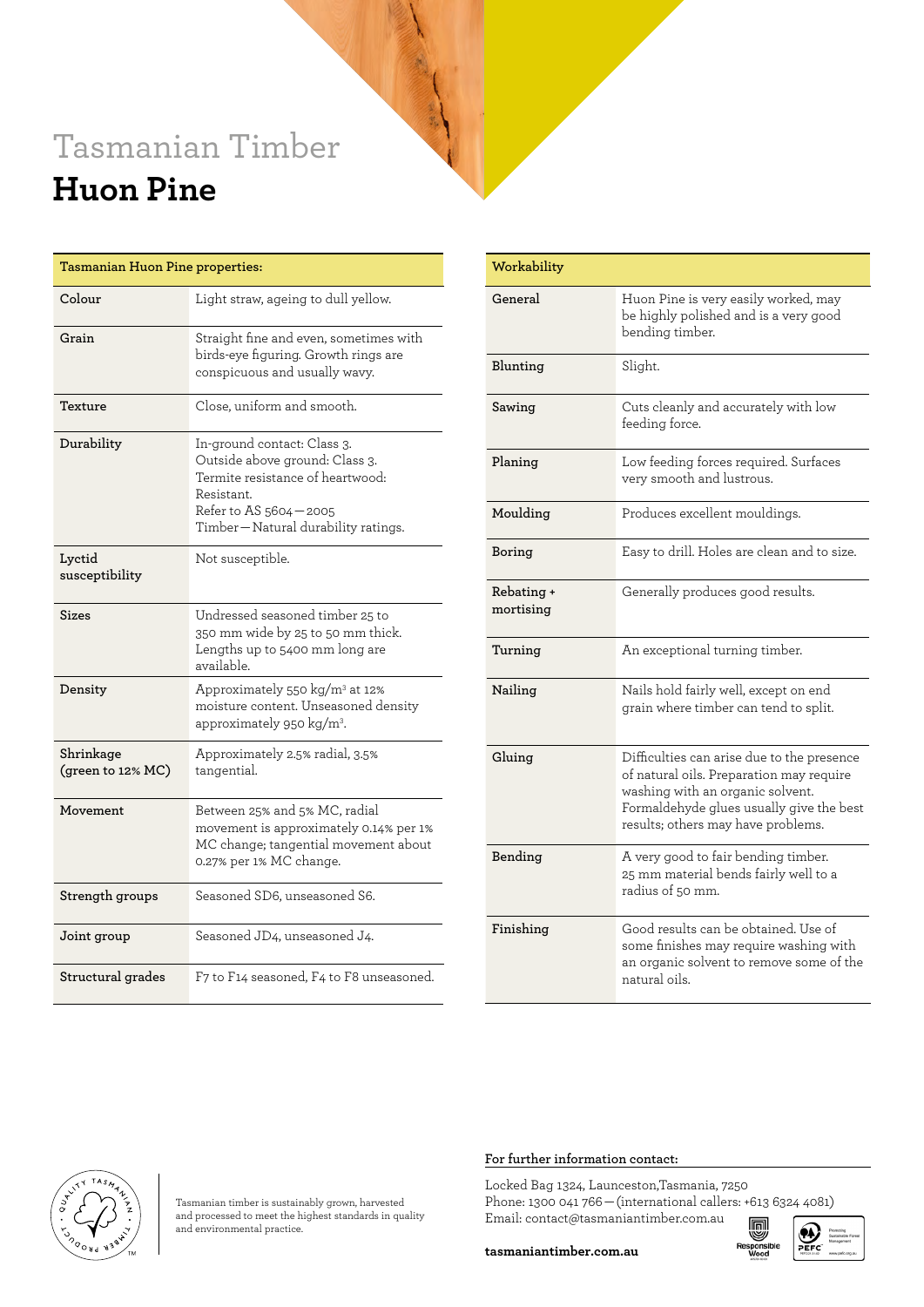### *Lagarostrobos franklinii*

#### **Forest Type**

Distribution of forest type that contain these species:





Forest Type Location

**Certification**

FORESTRY

AFS/01-21-23



./

forest types are reserved

J

chain of custody

#### **Carbon Storage2**



**Availability**

| r<br>-⁄∩ r∩ |  |
|-------------|--|
|             |  |

|  | LHT. |
|--|------|
|  |      |
|  |      |



#### ited Readily Freely



Thickness required to achieve a value of R1







**tasmaniantimber.com.au**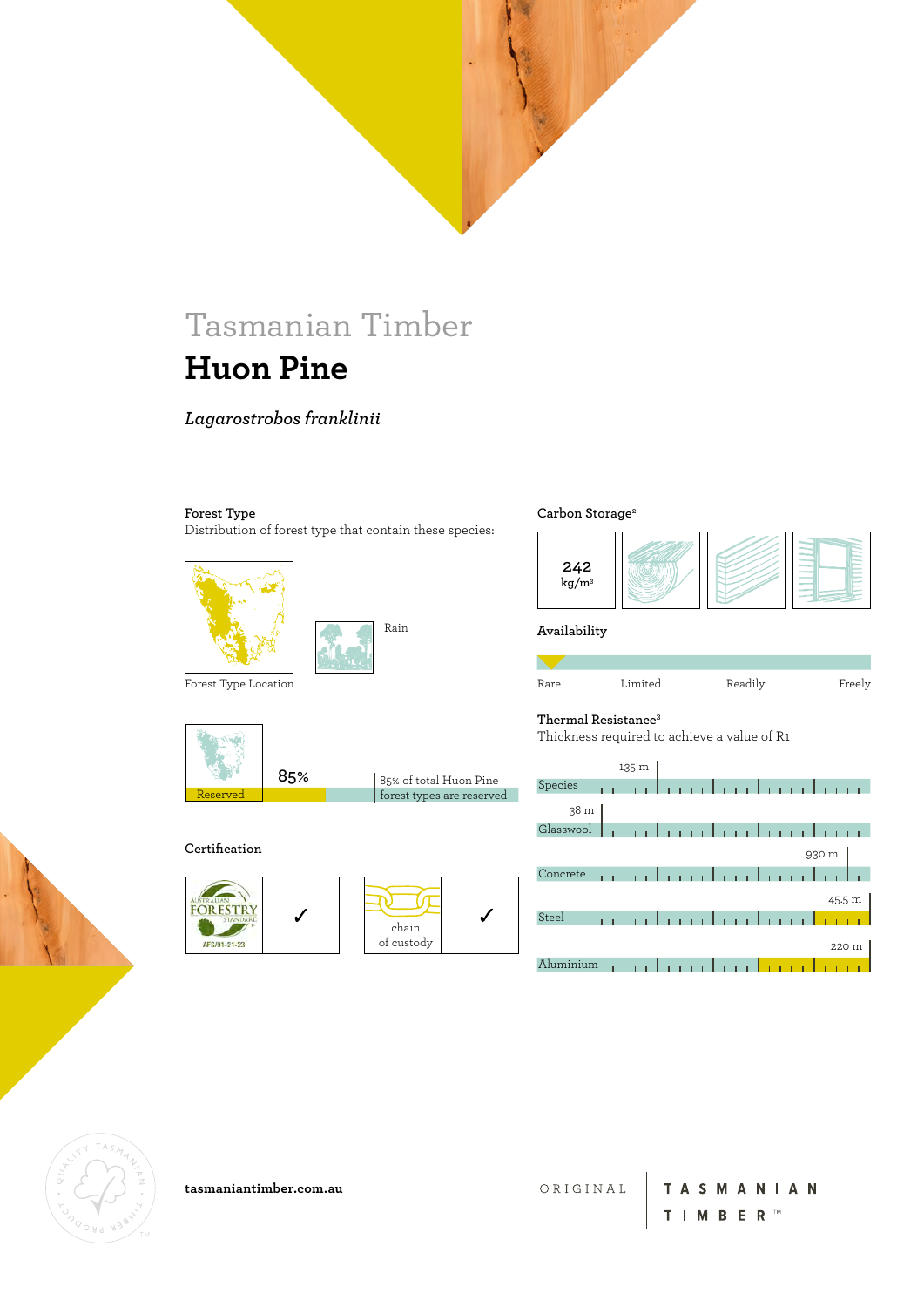#### **Appearance**

A conifer, Huon Pine is probably Australia's longest lived species; individual trees have been identified as over 2000 years old. It has an incredibly slow growth rate of about 0.3 — 2 mm per year, taking approximately 1000 years to reach a height of 30 m and a diameter of 1 metre. Huon pine has a straight trunk but is often forked at the crown. It is recognisable by its feathery foliage and drooping lower branches. When the tree grows near rivers it is often scruffy looking, with the branches hanging into the water and covered in lichens.

Flowers: Huon Pine produces pollen and seeds in small inconspicuous cones about 3 mm long. These are somewhat fleshy when mature. Male and female cones grow on separate trees. Reproduction occurs every 5 — 7 years. A mass of seeds is dispersed a short distance around the tree. Leaves the drooping light green foliage is made up of tiny scale-like leaves, spirally arranged on twigs. The leaf tips are blunt and ridged on the outer surface and scattered with white stomatal pores.

Bark: the bark is light brown and rather scaly.

#### **Forest**

Huon Pine is found in Tasmania's cool temperate rainforests and is commonly associated with Myrtle, Sassafras, Celery Top and Blackwood. It grows along riverbanks, lakeshores and swampy locations — it generally likes its feet in the water. It can be found from sea level to about 800 m, but mainly below 150 m.

Growing constraints because Huon Pine grows very slowly, it has limited availability. Reproduction usually occurs vegetatively; where a branch falls or touches the ground it forms roots and begins to shoot. Seedling regeneration does occur, but is less common as reproduction only occurs every 5–7 years.

Distribution this species distribution is restricted to areas in the west and south-west of Tasmania. Huon Pine does not cope with fire or drought. Preferring moist and wet conditions, it grows in rugged, hard-to-access areas, along riverbanks, lakeshores and swampy locations. 85% of the area of forest types containing Huon Pine in Tasmania is reserved.

#### **Environmental**

The aim of environmentally sustainable and responsible building practice is to consume minimal resources during construction, operation and eventual demolition.

Sustainable management<sup>1</sup>: the National Forest Policy Statement identifies three principles for sustainable forest management: preserve biological diversity, maintain ecological processes within forests, and community benefit. Species sourced and processed in Tasmania from certified native forest and plantations are considered to be sustainably managed.

Certification: certified forests are managed in line with internationally recognised performance-based standards and are subject to third paty audit. Most forests in Tasmania are certified to the Australian Forest Certification Scheme (AFCS). This requires compliance with as 4708 (for forestry growers) and as 4707 for Chain of Custody (forest to consumers). AFCS is internationally recognised by the program of the endorsement of forest certification schemes (PEFC) and certifiers are independently accredited by JAS-ANZ.

Chain of Custody: ensures that timber supplied is from a certified forest source. It requires controlled labelling and an auditable trail from the forest along the supply chain involving forest managers, processors, manufacturers, and stockists.

Carbon storage<sup>2</sup>: the growth of trees absorbs carbon, other emissions and particles from the atmosphere; converting them into wood and other biomass. Some carbon is released by harvest and processing, but the carbon stored within the recovered wood is contained for the life of the material.

R Values<sup>3</sup>: a material's resistance to the flow of heat is calculated as its R Value. The R Value of the building envelope is the sum of individual building components. The insulation (R Value) properties of building materials are important considerations in the design of energy efficient structures.

Availability: Huon Pine's availability is rare, and the resource is limited by quotas or predominant reservation.



**tasmaniantimber.com.au**

ORIGINAL

**TASMANIAN** T **I M B E R** ™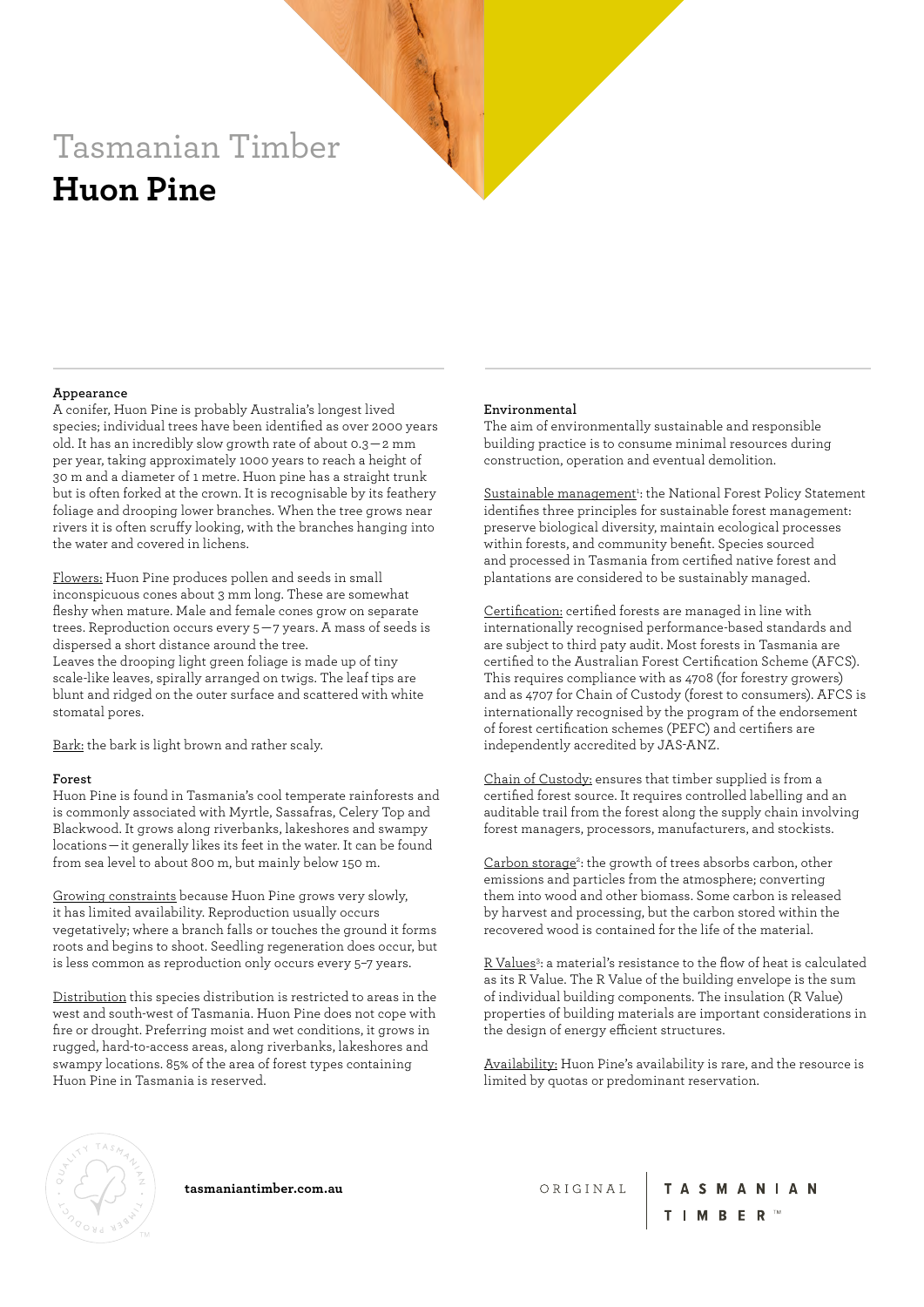| <b>Environmental Summary</b>                                         |  |
|----------------------------------------------------------------------|--|
| Resource<br>Available from sustainably managed sources <sup>1</sup>  |  |
| Reserves<br>A percentage of this species is reserved                 |  |
| Certification<br>This species is available with forest certification |  |
| Chain of Custody<br>Product with Chain of Custody is available       |  |
| Appearance<br>Product for appearance use is available                |  |
| Structural<br>Product for structural use is available                |  |

#### **Tree Product**

Mature Eucalypt Profile Shown



#### **Products Appearance**

Quarter Sawn Veneer



Sawn Solid



Craft Wood





**tasmaniantimber.com.au**

ORIGINAL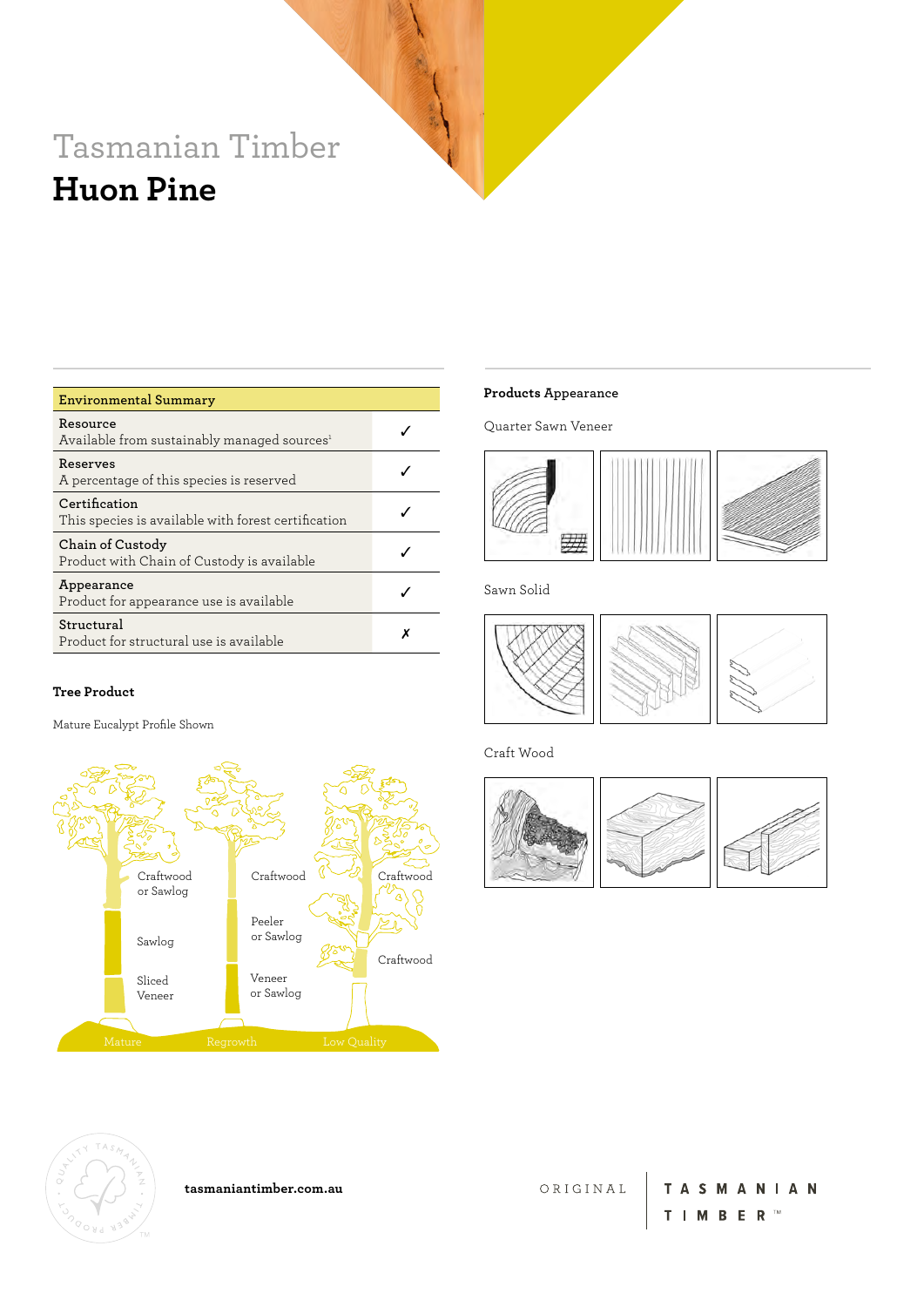**Characteristics**



Colour:

Heartwood is pale straw becoming yellow-gold after long exposure, while sapwood is narrow and hard to distinguish.



#### Grain:

Straight, with very fine and even texture and closely spaced growth rings.



#### Features:

1. Birds Eye: numerous round markings in the grain of the wood that resemble small eyes. These are caused by sharp, localised depressions in annual rings, and usually accompanied by grain distortion.

2. Burl: an outgrowth on the side of the tree caused by wounds or abnormal growth. These create a localized distortion of the grain that displays as a cluster or grouping of clusters.

#### **Applications**











Framing







**Credits:**

**Maps:** Tasmanian Government Department of Primary Industries and Water; **Tree Product Illustration:** Forestry Tasmania; **Forest Type Illustration:** Fred Duncan, Forestry Tasmania; **Forest Image:** Tasmanian Timber Promotion Board; **Species Illustration:** Vicky Dewsbury; **Species Application Image:** CSAW **1.** National Forest Policy Statement, daffa.gov.au

**2.** 2004: Ximenes, F.A. and Davies, I."Timber CAM — A carbon accounting model for wood and wood products in Australia". dpi.nsw.gov.au/forests/info/timbercam **3.** R Value Comparision Calculations -AS2878:2000, and ASHRAE, 2005 Physical Properties of Materials.

The Australian Government Department of Agriculture, Fisheries and Forestry does not endorse the information, statistics, view, opinions or recommendations within this publication. The Department accepts no responsibility for any consequences arising from the use of this information.



**tasmaniantimber.com.au**

ORIGINAL

TASMANIAN T **I M B E R** ™